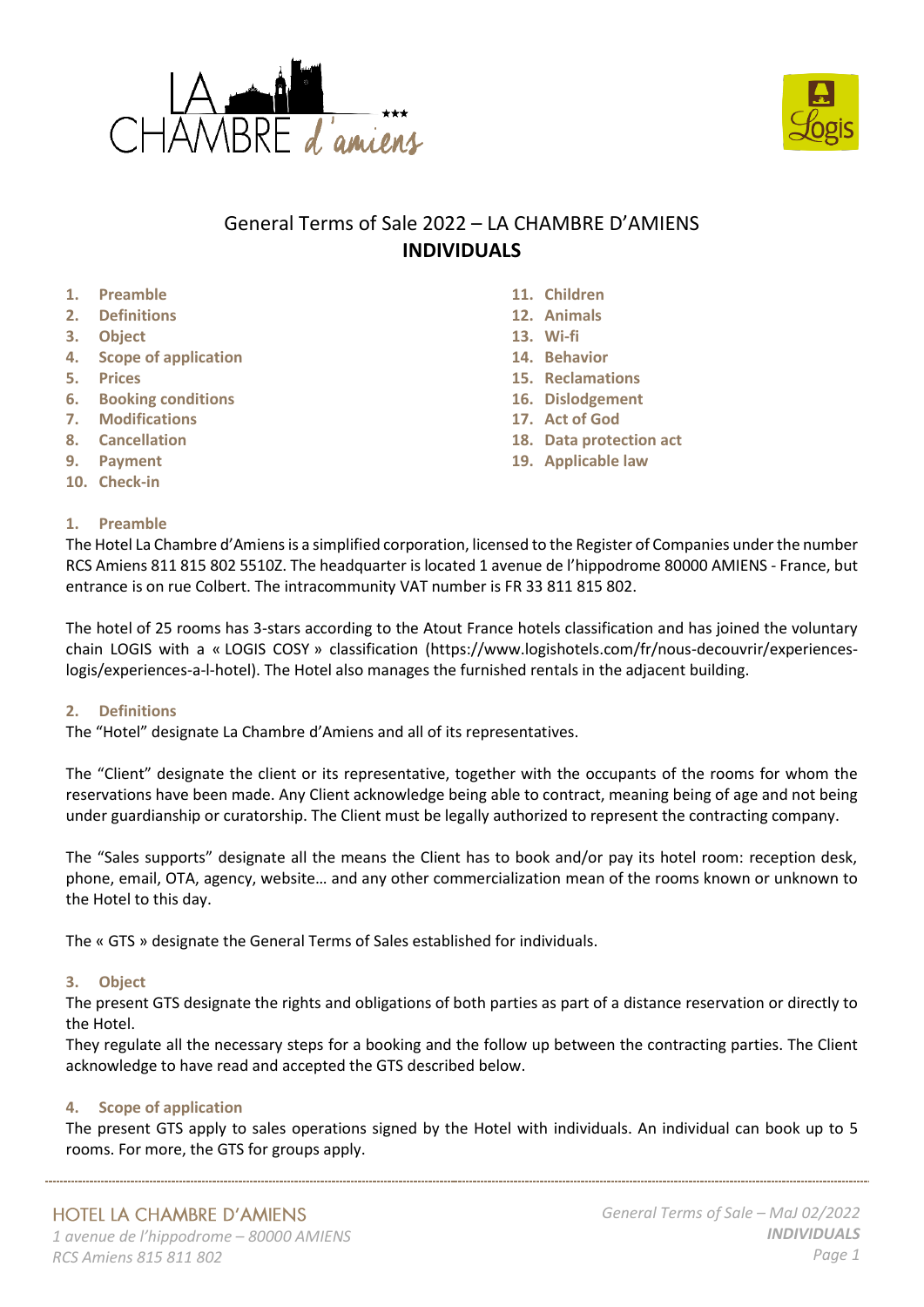The GTS are part of the sale agreement and any booking request entail their unconditional acceptance as a whole.

## **5. Prices**

Prices are in Euros. VAT is always included. They are per room for the mentioned date.

Prices include only the services mentioned on the booking. All extra provided during the stay will be added on the invoice together with the city taxes. (In 2022 : 0,80€/person/day pour les meublés et 1,20€/person/day pour les chambres d'hôtels).

Applicable prices are the current price on the day of the booking. The Hotel can vary its prices at any time. Also the price on a sale support is applicable only for bookings made during its display. Only the price indicated in the booking confirmation is contractual.

The city tax is paid directly to the Hotel. It is usually not included in the estimate. Any modification of the city tax or the VAT will impact on the price, but the Hotel cannot be held responsible for this change.

## **6. Booking conditions**

In order to guaranty its booking, the Client has to communicate its credit card number, or send a 30% deposit (deposit has to be received at least 48 hours prior arrival). In case of a booking of 3 nights or more, the 30% deposit is asked from the day reservation is made with the credit card number for the guarantee.

Deposit can be paid directly to the Hotel with:

- credit card
- bank transfer
- cash

Booking is definitive once the Hotel has the guaranty and the Client received the Hotel confirmation.

### **7. Modifications**

Any request to make a change in a booking has to be made directly to the Hotel, either by phone or by email.

Addition/Modification of rooms or services can lead to a change of rate depending on availabilities, and the removal of a room is possible in accordance with our cancellation policy.

The modification is definitive only after the Hotel has sent a confirmation of the modification.

Rooming list modifications are possible within availability, up to 2 days prior arrival.

### **8. Cancellation**

- up to 48 hours prior arrival cancellation is free
- after that, the first night will be charged

The cancellation is definitive only after the Hotel has sent a confirmation of the cancellation. The date the hotel received the cancellation request will be the selected date for the cancellation.

For cancellation of booking made through OTA or other partner, their cancellation policy applies.

In case of a no-show without cancellation, the first night will be charged for each room booked and the following nights, if applicable, will be cancelled and relisted.

### **9. Payment**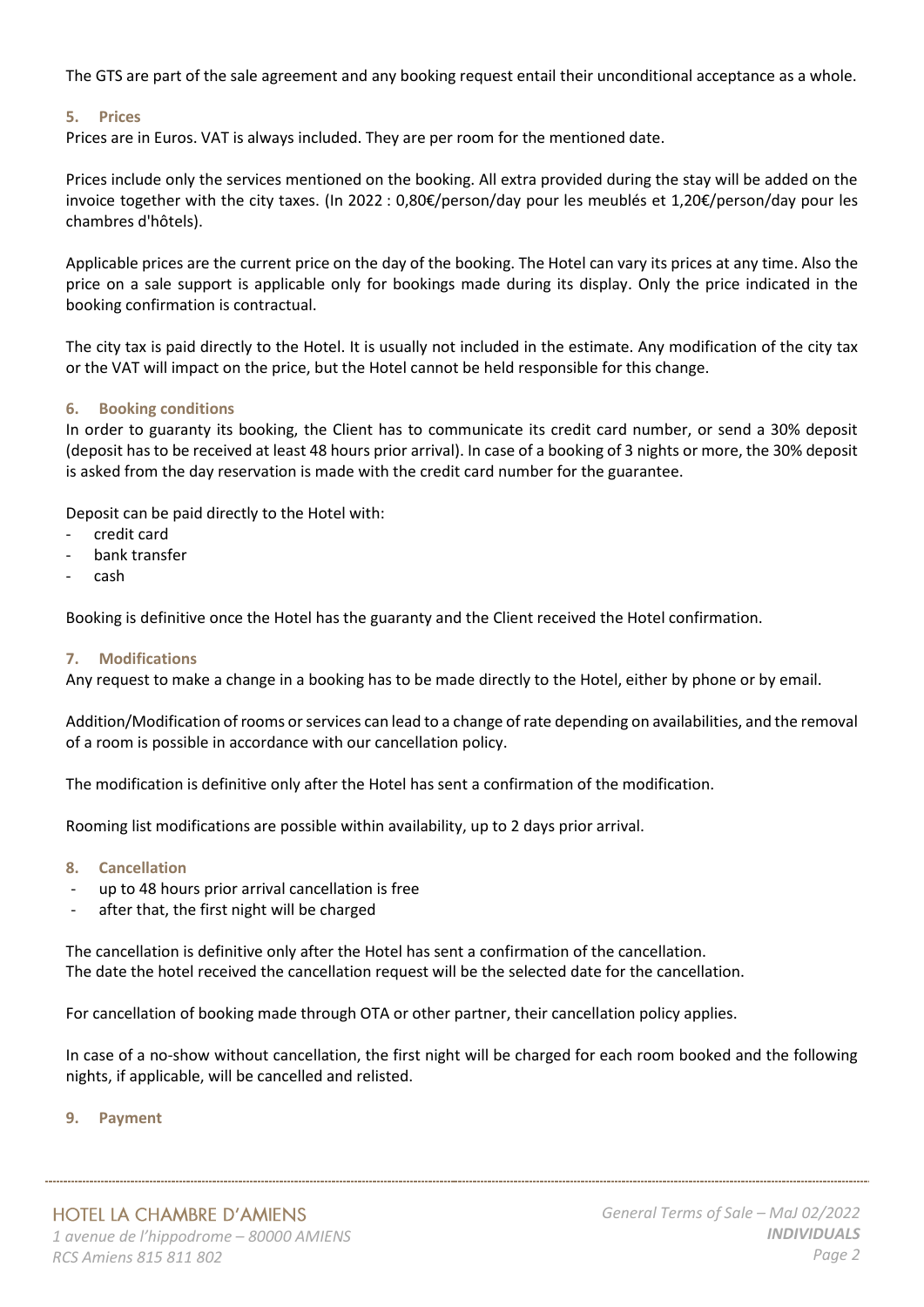The Client gives its credit card details as a guaranty but the payment is made directly at the Hotel by bank card (Visa, Mastercard, American Express..), cash, chèques Logis for the members of the LOGIS reward program.

In some cases, payment can be made online as part of a special offer which can be non-modifiable and/or noncancellable. According to the article L121-21-8 of the Consumer Code, the right of withdrawal provided for article L121-21 doesn't apply. This measure is considered case by case and isn't the usual process, the Client would be informed at reservation.

At check-in, after 7pm, a preauthorization of 3 times the amount of the night can be made as a credit checking.

If the debit is made in a currency different than the confirmation, change fees will be payable by the Client. Any booking, no matter its origin, will be paid in the Hotel currency.

## **10. Check-in**

It is asked to the Client to arrive from 3:00pm and before 10.30pm or warn the Hotel in case of a late arrival or if you want to ask for an early arrival (depending on availabilities).

On arrival, an ID will be asked. The Hotel must know the identity of guests. In accordance to the law, the foreign Client can be asked to fill a policy form.

A credit card number and/or a prepayment can be asked.

Rooms are available from 3.00pm and have to be freed by 12.00 pm. After that, an extra night will be charged.

## **11. Children**

Children are considerate as Clients in their own right. Parents can bring a spare folding bed for children under 4 or the Hotel can lend one for an extra cost of 6€/bed/night.

Breakfast is free for children under 4. It cost  $66$  for children between 5 and 12.

## **12. Animals**

Small pets are welcome for an extra cost of 6€/animal/day.

### **13. Wi-Fi**

The Hotel offers a Wi-Fi connection in accordance to the legal obligations. The Client commit that use of the Hotel resources will not be used for reproduction, representation or public communication of artist work protected by copyright, such as texts, images, music…

# **14. Behavior**

The Client accept and commit to using the room reasonably and to respect the Hotel internal rules. Any behavior contrary to common decency and public order or disrespect of one of those rules will lead to the Hotel asking the Client to leave the premises without compensation or reimbursement. In the case no payment has been made, the Client will have to pay for the nights he stayed before leaving the Hotel.

The Hotel is entirely non-smoking. For the respect of the equipment and wellbeing of other Clients, it is strictly forbidden to smoke in the common areas or the rooms (expect balconies and terraces). The Hotel may charge up to 500€ for the cleaning in case of any violation.



Any behavior leading to degradations in the room or other Hotel properties will be charged to the Client in order to rehabilitate the damaged areas and the Hotel will fill a complaint.

The "souvenirs" stolen or damaged by the Clients will be charged and subject to a complaint:

dishes or cutlery:  $5 \epsilon$  per item